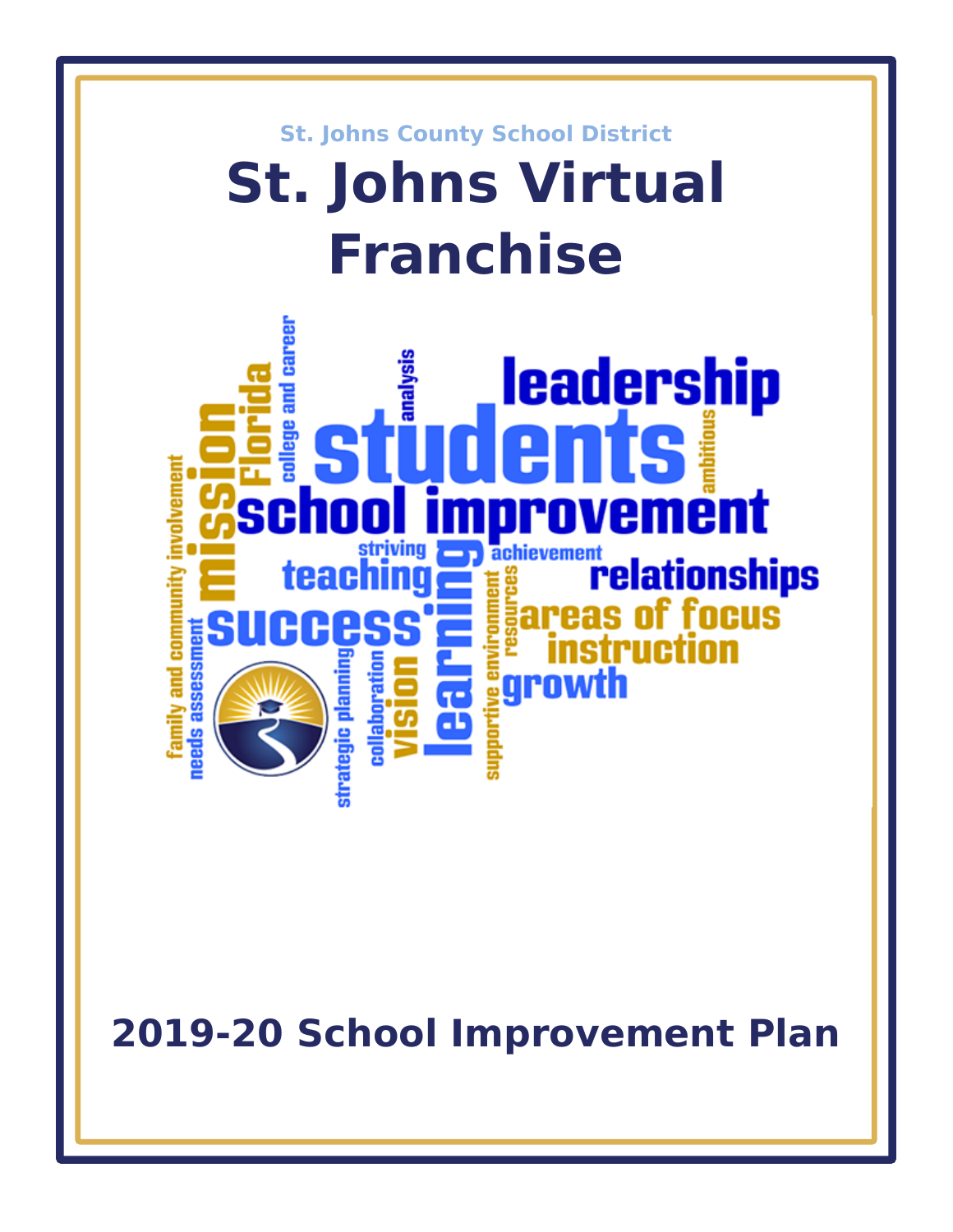# **Table of Contents**

| <b>School Demographics</b>            | 3  |
|---------------------------------------|----|
| <b>Purpose and Outline of the SIP</b> | 4  |
| <b>School Information</b>             | 5  |
| <b>Needs Assessment</b>               | 6  |
| <b>Planning for Improvement</b>       | 11 |
| <b>Title I Requirements</b>           | 0  |
| <b>Budget to Support Goals</b>        | O  |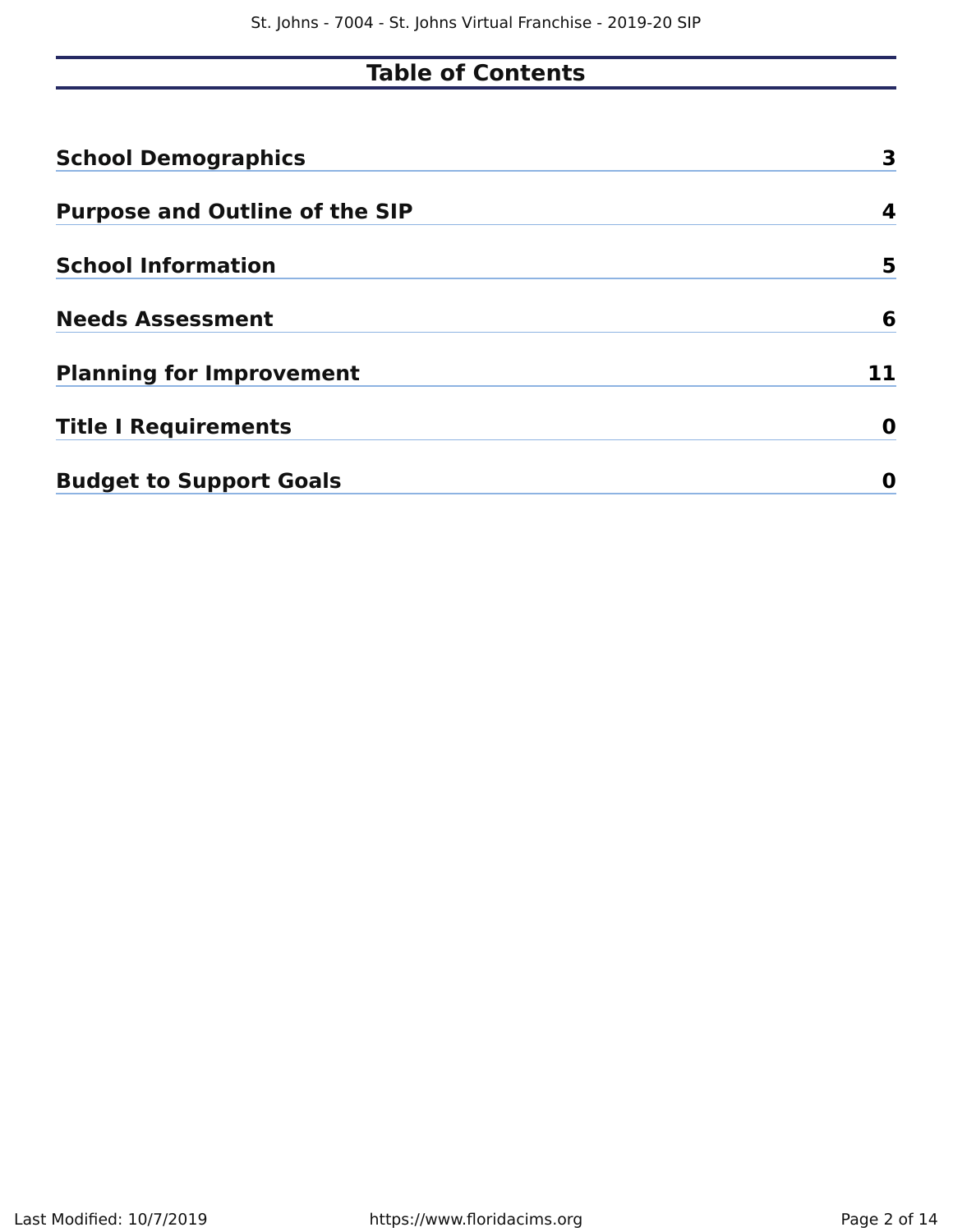St. Johns - 7004 - St. Johns Virtual Franchise - 2019-20 SIP

# **St. Johns Virtual Franchise**

2980 COLLINS AVE, St Augustine, FL 32084

[ no web address on file ]

<span id="page-2-0"></span>**Demographics**

## **Principal: Cynthia Williams** Start Date for this Principal: 8/15/2019

| <b>2019-20 Status</b><br>(per MSID File)                                                                                            | Active                       |
|-------------------------------------------------------------------------------------------------------------------------------------|------------------------------|
| <b>School Type and Grades Served</b><br>(per MSID File)                                                                             | <b>High School</b><br>$6-12$ |
| <b>Primary Service Type</b><br>(per MSID File)                                                                                      | K-12 General Education       |
| 2018-19 Title I School                                                                                                              | No                           |
| 2018-19 Economically<br><b>Disadvantaged (FRL) Rate</b><br>(as reported on Survey 3)                                                | $1\%$                        |
| 2018-19 ESSA Subgroups Represented<br>(subgroups with 10 or more students)<br>(subgroups in orange are below the federal threshold) | <b>White Students</b>        |
| <b>School Grade</b>                                                                                                                 | 2018-19: A                   |
|                                                                                                                                     | 2017-18: A                   |
|                                                                                                                                     | 2016-17: A                   |
| <b>School Grades History</b>                                                                                                        | 2015-16: A                   |
|                                                                                                                                     | $2014 - 15:$                 |
|                                                                                                                                     | 2013-14: I                   |
| 2019-20 School Improvement (SI) Information*                                                                                        |                              |
| <b>SI Region</b>                                                                                                                    | Northeast                    |
| <b>Regional Executive Director</b>                                                                                                  | <b>Dustin Sims</b>           |
| <b>Turnaround Option/Cycle</b>                                                                                                      |                              |
| <b>Year</b>                                                                                                                         |                              |
| <b>Support Tier</b>                                                                                                                 | <b>NOT IN DA</b>             |
| <b>ESSA Status</b>                                                                                                                  | N/A                          |
| * As defined under Rule 6A-1.099811, Florida Administrative Code. For more information, click<br><u>here</u> .                      |                              |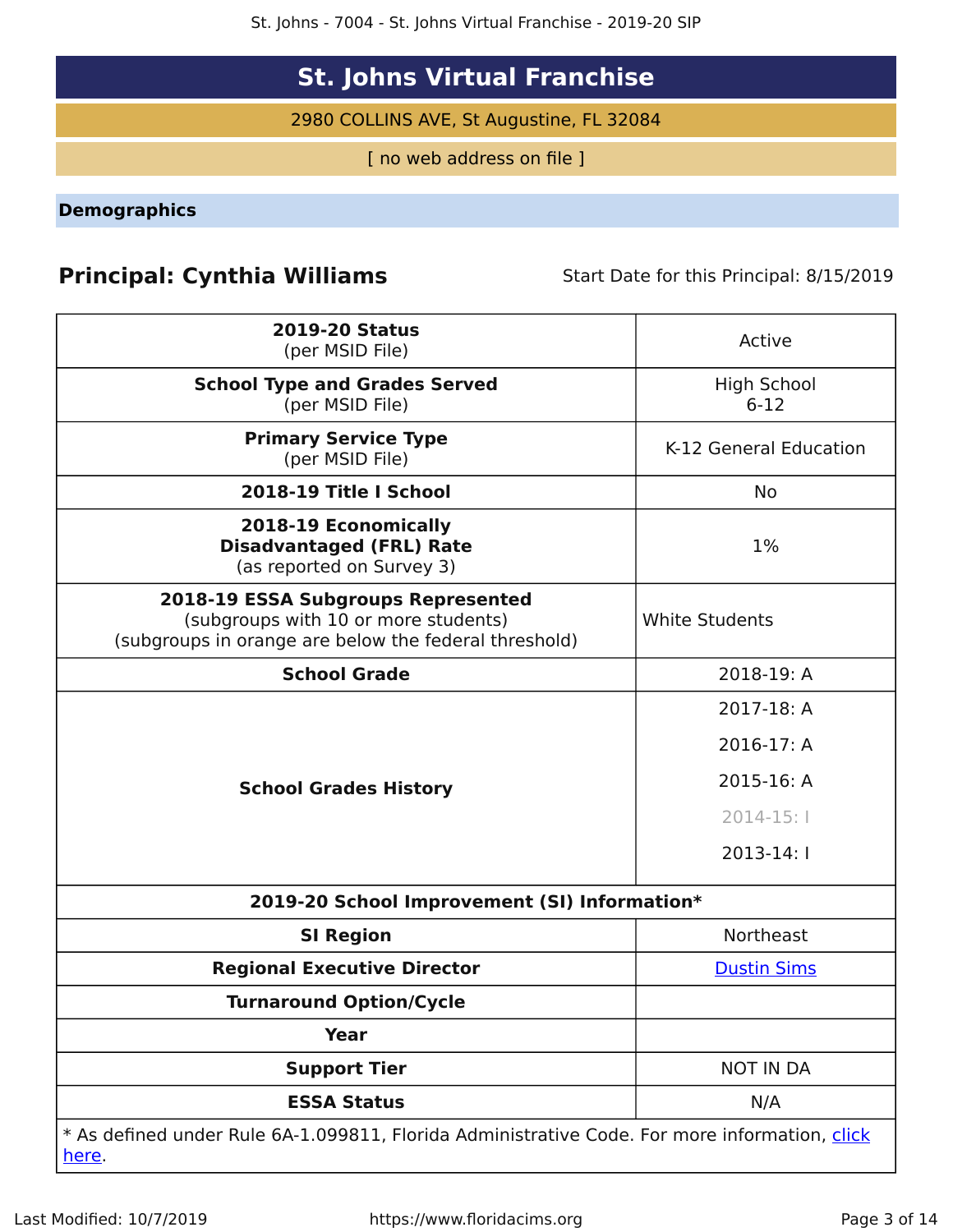### **School Board Approval**

This plan was approved by the St. Johns County School Board on 10/1/2019.

#### **SIP Authority**

Section 1001.42(18), Florida Statutes, requires district school boards to annually approve and require implementation of a Schoolwide Improvement Plan (SIP) for each school in the district that has a school grade of D or F. This plan is also a requirement for Targeted Support and Improvement (TS&I) and Comprehensive Support and Improvement (CS&I) schools pursuant to 1008.33 F.S. and the Every Student Succeeds Act (ESSA).

To be designated as TS&I, a school must have one or more ESSA subgroup(s) with a Federal Index below 41%. This plan shall be approved by the district. There are three ways a school can be designated as CS&I:

- 1. have a school grade of D or F
- 2. have a graduation rate of 67% or lower
- 3. have an overall Federal Index below 41%.

For these schools, the SIP shall be approved by the district as well as the Bureau of School Improvement.

The Florida Department of Education (FDOE) SIP template meets all statutory and rule requirements for traditional public schools and incorporates all components required for schools receiving Title I funds. This template is required by State Board of Education Rule 6A-1.099811, Florida Administrative Code, for all non-charter schools with a current grade of D or F, or a graduation rate 67% or less. Districts may opt to require a SIP using a template of its choosing for schools that do not fit the aforementioned conditions. This document was prepared by school and district leadership using the FDOE's school improvement planning web application located at [www.floridacims.org.](https://www.floridacims.org)

### <span id="page-3-0"></span>**Purpose and Outline of the SIP**

The SIP is intended to be the primary artifact used by every school with stakeholders to review data, set goals, create an action plan and monitor progress. The Florida Department of Education encourages schools to use the SIP as a "living document" by continually updating, refining and using the plan to guide their work throughout the year. This printed version represents the SIP as of the "Date Modified" listed in the footer.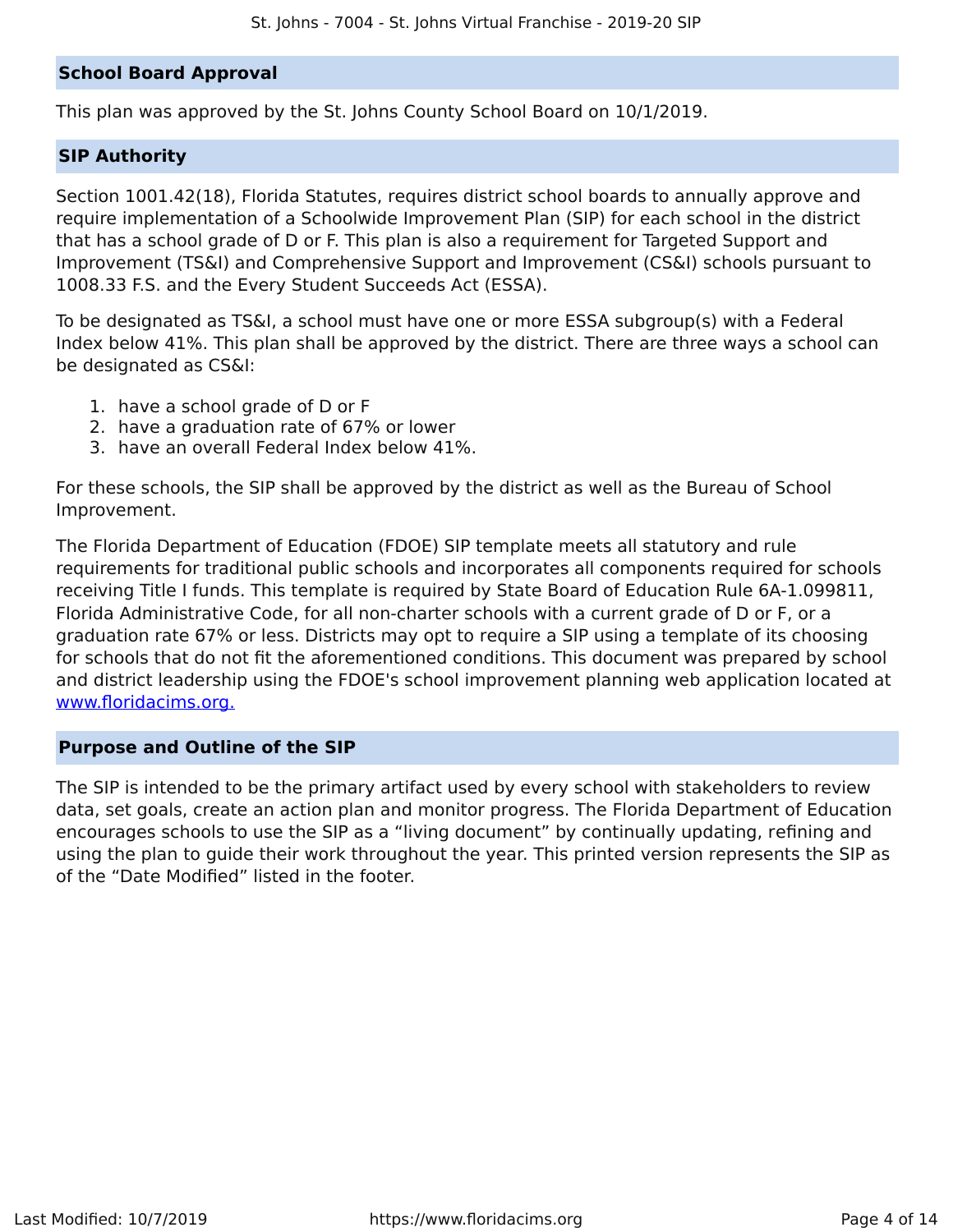### **Part I: School Information**

#### <span id="page-4-0"></span>**School Mission and Vision**

#### **Provide the school's mission statement**

Our mission is to ensure all students are provided with an academically rich and rigorous education through online learning opportunities that meet the needs of today's diverse learners.

### **Provide the school's vision statement**

The vision of St. Johns Virtual School is to be leaders in innovative teaching through online and blended learning programs that use best practices to promote academic excellence and life long learning in a student-centered environment.

#### **School Leadership Team**

#### **Membership**

Identify the name, email address and position title for each member of the school leadership team**:**

| <b>Name</b>           | <b>Title</b>           | <b>Job Duties and Responsibilities</b>                                                                                                                                                   |
|-----------------------|------------------------|------------------------------------------------------------------------------------------------------------------------------------------------------------------------------------------|
| Eisen,<br>Michael     | Assistant<br>Principal | Program Coordinator - serves as the district liaison for virtual<br>and blended instruction as well as credit recovery. Monitors<br>student progress and communicates with stakeholders. |
| Jones,<br>Kathy       | Support                | Administrative Data Operator - coordinates district communication through<br>the district data management system.                                                                        |
| Williams,<br>Cynthia  | Principal              | Principal - St. Johns Virtual School - Instructional leadership<br>and progress monitoring.                                                                                              |
| Erskine,<br>Ryan      | Registrar              | Registrar - serves SJVS by registering and placing students.<br>The registrar creates the master schedule.                                                                               |
| Scott,<br>Melissa     | Guidance<br>Counselor  | Counselor - meets with families and students to discuss<br>expectations, review applications, and monitor student<br>progress.                                                           |
| McCullough,<br>Emily  | Teacher, K-12          | Lead teacher - provides instructional support to teachers.                                                                                                                               |
| Livingood,<br>Lindsay | Teacher, K-12          | Lead teacher - provides instructional support to teachers.                                                                                                                               |
| Sikes,<br>Christine   | Teacher, K-12          | Teacher grades 6-12/SAC Chair - coordinates stakeholders<br>and brings topics to the SAC team meetings.                                                                                  |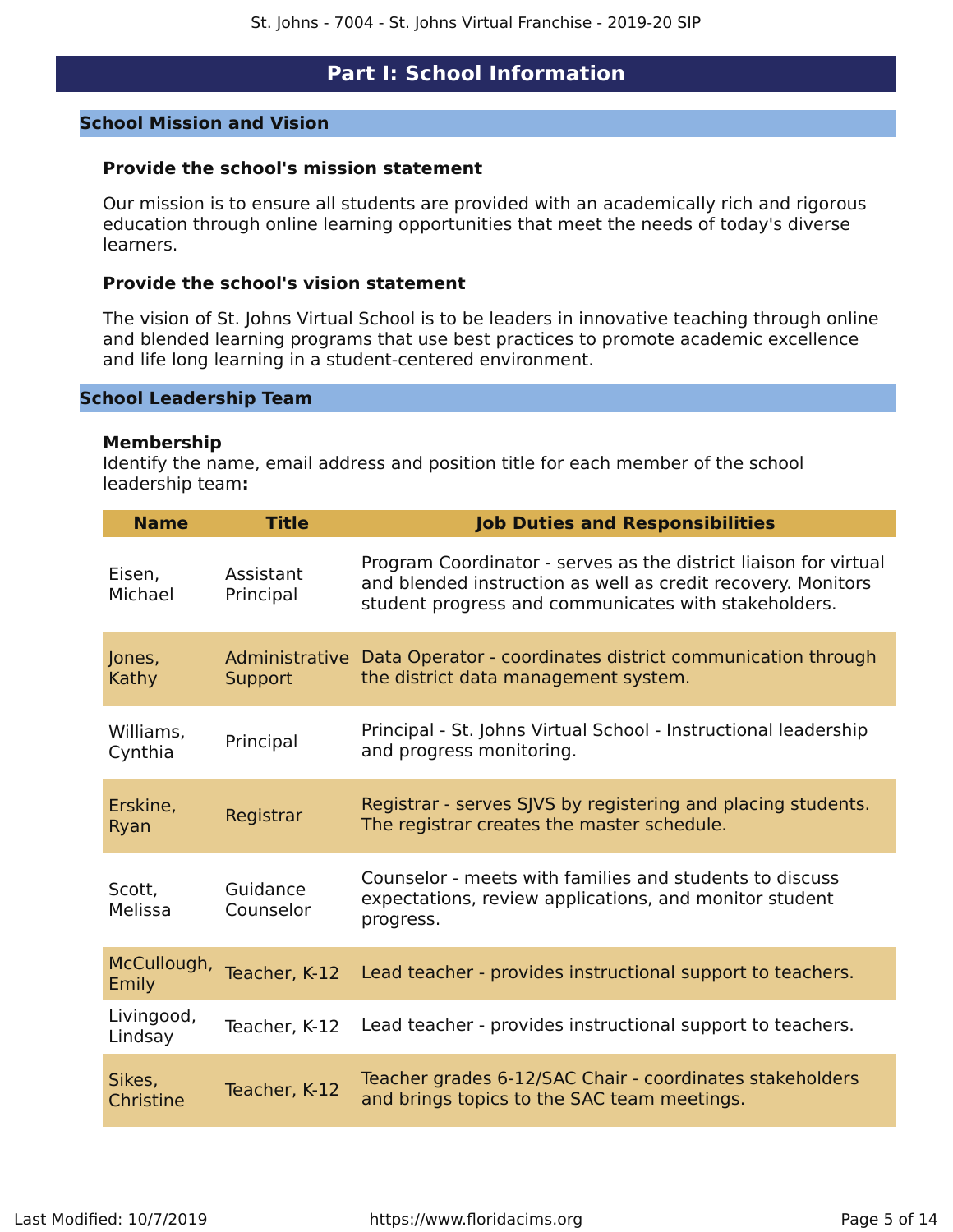### **Part II: Needs Assessment/Analysis**

### <span id="page-5-0"></span>**School Data**

Please note that the district and state averages shown here represent the averages for similar school types (elementary, middle, high school, or combination schools).

| <b>School Grade Component</b>     |               | 2019            |              | 2018          |                 |              |  |
|-----------------------------------|---------------|-----------------|--------------|---------------|-----------------|--------------|--|
|                                   | <b>School</b> | <b>District</b> | <b>State</b> | <b>School</b> | <b>District</b> | <b>State</b> |  |
| <b>ELA Achievement</b>            | 92%           | 74%             | 56%          | 97%           | 67%             | 56%          |  |
| <b>ELA Learning Gains</b>         | 66%           | 60%             | 51%          | 71%           | 59%             | 53%          |  |
| <b>ELA Lowest 25th Percentile</b> | 76%           | 50%             | 42%          | 85%           | 52%             | 44%          |  |
| Math Achievement                  | 87%           | 73%             | 51%          | 86%           | 66%             | 51%          |  |
| <b>Math Learning Gains</b>        | 61%           | 58%             | 48%          | 57%           | 55%             | 48%          |  |
| Math Lowest 25th Percentile       | 69%           | 55%             | 45%          | 82%           | 52%             | 45%          |  |
| Science Achievement               | 81%           | 86%             | 68%          | 92%           | 78%             | 67%          |  |
| Social Studies Achievement        | 97%           | 88%             | 73%          | 100%          | 81%             | 71%          |  |

### **EWS Indicators as Input Earlier in the Survey**

|                                 |      | <b>Grade Level (prior year reported)</b> |                    |   |    |  |      |              |
|---------------------------------|------|------------------------------------------|--------------------|---|----|--|------|--------------|
| <b>Indicator</b>                |      |                                          | 8                  | 9 | 10 |  | 12   | <b>Total</b> |
| Number of students enrolled     | (0)  |                                          | 0                  |   |    |  |      | 0(0)         |
| Attendance below 90 percent     | 0(0) |                                          | (0)<br>0           |   |    |  | 0(0) | 0(0)         |
| One or more suspensions         | (0)  |                                          | (0)                |   |    |  | 0(0) | 0(0)         |
| Course failure in ELA or Math   | (0)  |                                          | (0)                |   |    |  | 0(0) | 0(0)         |
| Level 1 on statewide assessment | 0(0) |                                          | $\left( 0 \right)$ |   |    |  |      | 0(0)         |

### **Grade Level Data**

NOTE: This data is raw data and includes ALL students who tested at the school. This is not school grade data.

NOTE: An asterisk (\*) in any cell indicates the data has been suppressed due to fewer than 10 students tested, or all tested students scoring the same.

|                          | <b>ELA</b> |               |                 |                                                 |              |                                              |  |  |  |  |  |  |
|--------------------------|------------|---------------|-----------------|-------------------------------------------------|--------------|----------------------------------------------|--|--|--|--|--|--|
| <b>Grade</b>             | Year       | <b>School</b> | <b>District</b> | School-<br><b>District</b><br><b>Comparison</b> | <b>State</b> | School-<br><b>State</b><br><b>Comparison</b> |  |  |  |  |  |  |
| 06                       | 2019       | 80%           | 74%             | 6%                                              | 54%          | 26%                                          |  |  |  |  |  |  |
|                          | 2018       | 89%           | 71%             | 18%                                             | 52%          | 37%                                          |  |  |  |  |  |  |
| Same Grade Comparison    |            | $-9%$         |                 |                                                 |              |                                              |  |  |  |  |  |  |
| <b>Cohort Comparison</b> |            |               |                 |                                                 |              |                                              |  |  |  |  |  |  |
| 07                       | 2019       | 95%           | 72%             | 23%                                             | 52%          | 43%                                          |  |  |  |  |  |  |
|                          | 2018       | 93%           | 70%             | 23%                                             | 51%          | 42%                                          |  |  |  |  |  |  |
| Same Grade Comparison    |            | 2%            |                 |                                                 |              |                                              |  |  |  |  |  |  |
| <b>Cohort Comparison</b> |            | 6%            |                 |                                                 |              |                                              |  |  |  |  |  |  |
| 08                       | 2019       | 78%           | 71%             | 7%                                              | 56%          | 22%                                          |  |  |  |  |  |  |
|                          | 2018       | 100%          | 76%             | 24%                                             | 58%          | 42%                                          |  |  |  |  |  |  |
| Same Grade Comparison    |            | $-22%$        |                 |                                                 |              |                                              |  |  |  |  |  |  |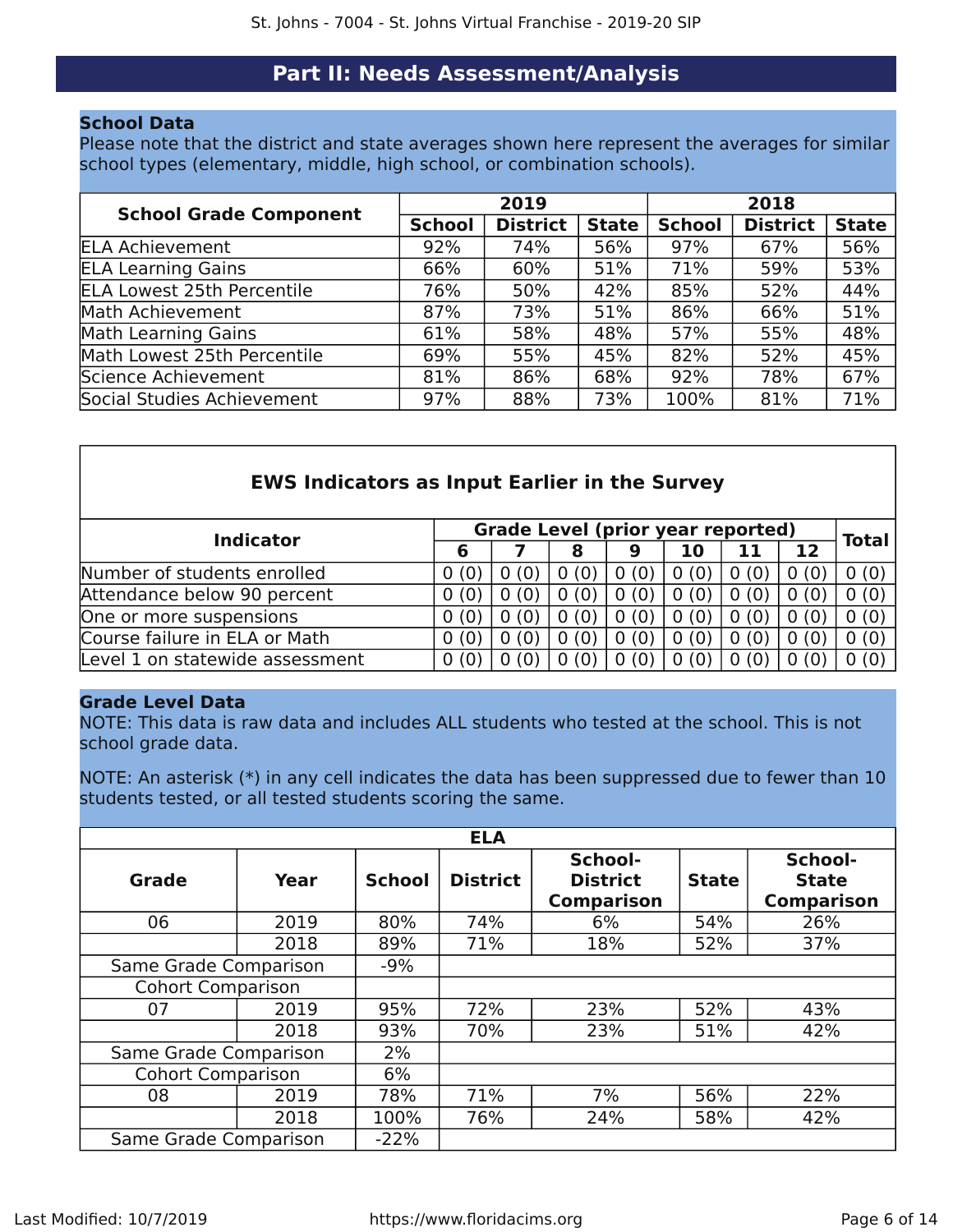|                          |      |               | <b>ELA</b>      |                                                 |              |                                              |
|--------------------------|------|---------------|-----------------|-------------------------------------------------|--------------|----------------------------------------------|
| Grade                    | Year | <b>School</b> | <b>District</b> | School-<br><b>District</b><br><b>Comparison</b> | <b>State</b> | School-<br><b>State</b><br><b>Comparison</b> |
| <b>Cohort Comparison</b> |      | $-15%$        |                 |                                                 |              |                                              |
| 09                       | 2019 | 93%           | 75%             | 18%                                             | 55%          | 38%                                          |
|                          | 2018 | 100%          | 74%             | 26%                                             | 53%          | 47%                                          |
| Same Grade Comparison    |      | $-7%$         |                 |                                                 |              |                                              |
| <b>Cohort Comparison</b> |      | $-7%$         |                 |                                                 |              |                                              |
| 10                       | 2019 | 100%          | 74%             | 26%                                             | 53%          | 47%                                          |
|                          | 2018 | 100%          | 76%             | 24%                                             | 53%          | 47%                                          |
| Same Grade Comparison    |      | $0\%$         |                 |                                                 |              |                                              |
| <b>Cohort Comparison</b> |      | $0\%$         |                 |                                                 |              |                                              |

|                          |      |               | <b>MATH</b>     |                                                 |              |                                              |
|--------------------------|------|---------------|-----------------|-------------------------------------------------|--------------|----------------------------------------------|
| Grade                    | Year | <b>School</b> | <b>District</b> | School-<br><b>District</b><br><b>Comparison</b> | <b>State</b> | School-<br><b>State</b><br><b>Comparison</b> |
| 06                       | 2019 | 90%           | 74%             | 16%                                             | 55%          | 35%                                          |
|                          | 2018 | 83%           | 73%             | 10%                                             | 52%          | 31%                                          |
| Same Grade Comparison    |      | 7%            |                 |                                                 |              |                                              |
| <b>Cohort Comparison</b> |      |               |                 |                                                 |              |                                              |
| 07                       | 2019 | 94%           | 80%             | 14%                                             | 54%          | 40%                                          |
|                          | 2018 | 83%           | 80%             | 3%                                              | 54%          | 29%                                          |
| Same Grade Comparison    |      | 11%           |                 |                                                 |              |                                              |
| <b>Cohort Comparison</b> |      | 11%           |                 |                                                 |              |                                              |
| 08                       | 2019 | 75%           | 78%             | $-3%$                                           | 46%          | 29%                                          |
|                          | 2018 | 88%           | 73%             | 15%                                             | 45%          | 43%                                          |
| Same Grade Comparison    |      | $-13%$        |                 |                                                 |              |                                              |
| <b>Cohort Comparison</b> |      | $-8%$         |                 |                                                 |              |                                              |

|                          | <b>SCIENCE</b> |               |                 |                                                 |              |                                              |  |  |  |  |  |
|--------------------------|----------------|---------------|-----------------|-------------------------------------------------|--------------|----------------------------------------------|--|--|--|--|--|
| <b>Grade</b>             | Year           | <b>School</b> | <b>District</b> | School-<br><b>District</b><br><b>Comparison</b> | <b>State</b> | School-<br><b>State</b><br><b>Comparison</b> |  |  |  |  |  |
| 08                       | 2019           | 78%           | 72%             | 6%                                              | 48%          | 30%                                          |  |  |  |  |  |
|                          | 2018           | 88%           | 75%             | 13%                                             | 50%          | 38%                                          |  |  |  |  |  |
| Same Grade Comparison    |                | $-10%$        |                 |                                                 |              |                                              |  |  |  |  |  |
| <b>Cohort Comparison</b> |                |               |                 |                                                 |              |                                              |  |  |  |  |  |

|      | <b>BIOLOGY EOC</b> |                 |                                                  |              |                                               |  |  |  |  |  |  |
|------|--------------------|-----------------|--------------------------------------------------|--------------|-----------------------------------------------|--|--|--|--|--|--|
| Year | <b>School</b>      | <b>District</b> | <b>School</b><br><b>Minus</b><br><b>District</b> | <b>State</b> | <b>School</b><br><b>Minus</b><br><b>State</b> |  |  |  |  |  |  |
| 2019 | 85%                | 87%             | $-2%$                                            | 67%          | 18%                                           |  |  |  |  |  |  |
| 2018 | 92%                | 84%             | 8%                                               | 65%          | 27%                                           |  |  |  |  |  |  |
|      | Compare            | $-7%$           |                                                  |              |                                               |  |  |  |  |  |  |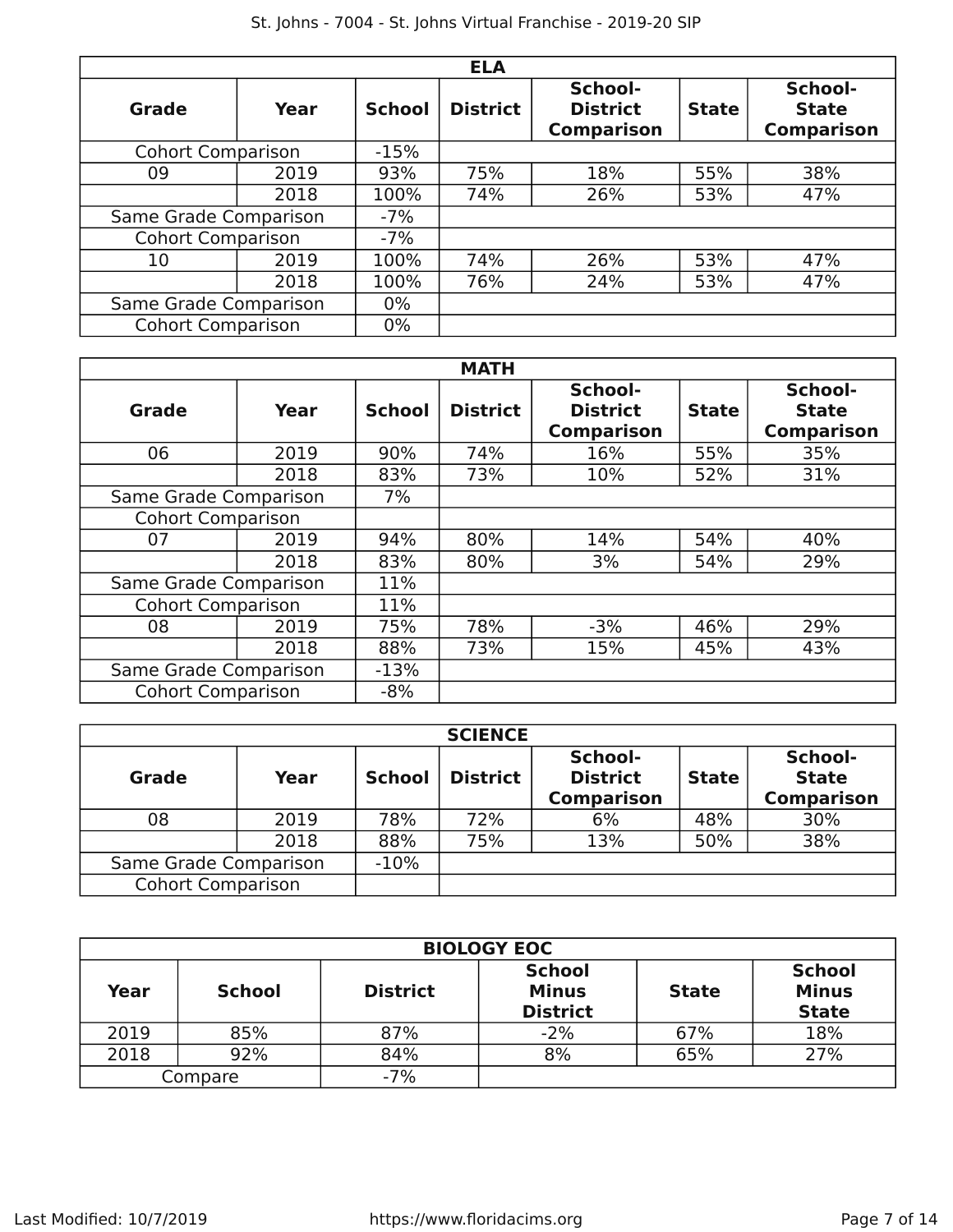| <b>CIVICS EOC</b> |               |                 |                                                  |              |                                               |  |  |  |  |  |
|-------------------|---------------|-----------------|--------------------------------------------------|--------------|-----------------------------------------------|--|--|--|--|--|
| <b>Year</b>       | <b>School</b> | <b>District</b> | <b>School</b><br><b>Minus</b><br><b>District</b> | <b>State</b> | <b>School</b><br><b>Minus</b><br><b>State</b> |  |  |  |  |  |
| 2019              | 100%          | 90%             | 10%                                              | 71%          | 29%                                           |  |  |  |  |  |
| 2018              | 100%          | 89%             | 11%                                              | 71%          | 29%                                           |  |  |  |  |  |
|                   | Compare       | $0\%$           |                                                  |              |                                               |  |  |  |  |  |
|                   |               |                 | <b>HISTORY EOC</b>                               |              |                                               |  |  |  |  |  |
| Year              | <b>School</b> | <b>District</b> | <b>School</b><br><b>Minus</b><br><b>District</b> | <b>State</b> | <b>School</b><br><b>Minus</b><br><b>State</b> |  |  |  |  |  |
| 2019              | 95%           | 88%             | 7%                                               | 70%          | 25%                                           |  |  |  |  |  |
| 2018              | 100%          | 87%             | 13%                                              | 68%          | 32%                                           |  |  |  |  |  |
|                   | Compare       | $-5%$           |                                                  |              |                                               |  |  |  |  |  |
|                   |               |                 | <b>ALGEBRA EOC</b>                               |              |                                               |  |  |  |  |  |
| Year              | <b>School</b> | <b>District</b> | <b>School</b><br><b>Minus</b><br><b>District</b> | <b>State</b> | <b>School</b><br><b>Minus</b><br><b>State</b> |  |  |  |  |  |
| 2019              | 85%           | 79%             | 6%                                               | 61%          | 24%                                           |  |  |  |  |  |
| 2018              | 92%           | 79%             | 13%                                              | 62%          | 30%                                           |  |  |  |  |  |
|                   | Compare       | $-7%$           |                                                  |              |                                               |  |  |  |  |  |
|                   |               |                 | <b>GEOMETRY EOC</b>                              |              |                                               |  |  |  |  |  |
| Year              | <b>School</b> | <b>District</b> | <b>School</b><br><b>Minus</b><br><b>District</b> | <b>State</b> | <b>School</b><br><b>Minus</b><br><b>State</b> |  |  |  |  |  |
| 2019              | 90%           | 81%             | 9%                                               | 57%          | 33%                                           |  |  |  |  |  |
| 2018              | 85%           | 77%             | 8%                                               | 56%          | 29%                                           |  |  |  |  |  |
|                   | Compare       | 5%              |                                                  |              |                                               |  |  |  |  |  |

### **Subgroup Data**

| <b>2019 SCHOOL GRADE COMPONENTS BY SUBGROUPS</b> |                    |            |                         |                     |                   |                      |             |           |                          |                                             |                       |
|--------------------------------------------------|--------------------|------------|-------------------------|---------------------|-------------------|----------------------|-------------|-----------|--------------------------|---------------------------------------------|-----------------------|
| <b>Subgroups</b>                                 | <b>ELA</b><br>Ach. | ELA.<br>LG | <b>ELA</b><br>LG<br>25% | <b>Math</b><br>Ach. | <b>Math</b><br>LG | Math  <br>LG<br>L25% | Sci<br>Ach. | <b>SS</b> | <b>MS</b><br>Ach. Accel. | Grad<br><b>Rate</b><br>$2016 - 172016 - 17$ | C & C<br><b>Accel</b> |
| WHT                                              | 93                 | 66         | 7۵                      | 88                  | 60                |                      | 84          | 97        | ココ                       | 95                                          |                       |

| <b>2018 SCHOOL GRADE COMPONENTS BY SUBGROUPS</b> |                    |                  |                          |                     |            |                      |             |                   |                     |                                             |                       |
|--------------------------------------------------|--------------------|------------------|--------------------------|---------------------|------------|----------------------|-------------|-------------------|---------------------|---------------------------------------------|-----------------------|
| <b>Subgroups</b>                                 | <b>ELA</b><br>Ach. | <b>ELA</b><br>LG | <b>ELA</b><br>LG<br>.25% | <b>Math</b><br>Ach. | Math<br>LG | Math  <br>LG<br>L25% | Sci<br>Ach. | <b>SS</b><br>Ach. | <b>MS</b><br>Accel. | Grad<br><b>Rate</b><br>$2015 - 162015 - 16$ | C & C<br><b>Accel</b> |
| WHT                                              | 98                 |                  | 91                       | 84                  | 60         |                      | 89          | 100               |                     | 84                                          |                       |

### **ESSA Data**

This data has been updated for the 2018-19 school year as of 7/16/2019.

| <b>ESSA Federal Index</b>                           |     |
|-----------------------------------------------------|-----|
| <b>ESSA Category (TS&amp;I or CS&amp;I)</b>         | N/A |
| <b>OVERALL Federal Index - All Students</b>         |     |
| <b>OVERALL Federal Index Below 41% All Students</b> | NO. |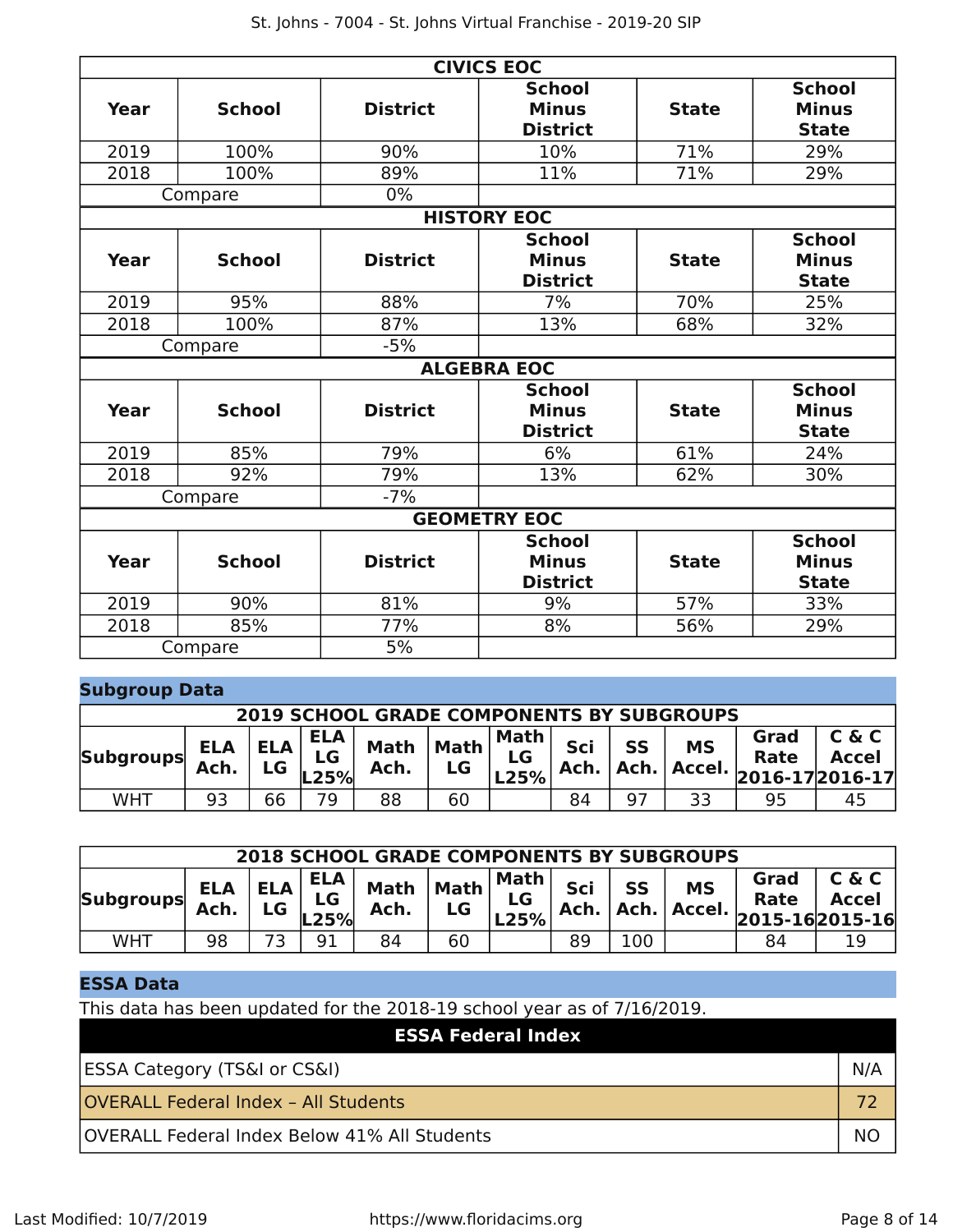| <b>ESSA Federal Index</b>                                                       |                |
|---------------------------------------------------------------------------------|----------------|
| <b>Total Number of Subgroups Missing the Target</b>                             | $\overline{0}$ |
| Progress of English Language Learners in Achieving English Language Proficiency |                |
| Total Points Earned for the Federal Index                                       | 796            |
| Total Components for the Federal Index                                          | 11             |
| <b>Percent Tested</b>                                                           | 100%           |
| <b>Subgroup Data</b>                                                            |                |
| <b>Students With Disabilities</b>                                               |                |
| Federal Index - Students With Disabilities                                      |                |
| Students With Disabilities Subgroup Below 41% in the Current Year?              | N/A            |
| Number of Consecutive Years Students With Disabilities Subgroup Below 32%       | 0              |
| <b>English Language Learners</b>                                                |                |
| Federal Index - English Language Learners                                       |                |
| English Language Learners Subgroup Below 41% in the Current Year?               | N/A            |
| Number of Consecutive Years English Language Learners Subgroup Below 32%        | 0              |
| <b>Asian Students</b>                                                           |                |
| Federal Index - Asian Students                                                  |                |
| Asian Students Subgroup Below 41% in the Current Year?                          | N/A            |
| Number of Consecutive Years Asian Students Subgroup Below 32%                   | 0              |
| <b>Black/African American Students</b>                                          |                |
| Federal Index - Black/African American Students                                 |                |
| Black/African American Students Subgroup Below 41% in the Current Year?         | N/A            |
| Number of Consecutive Years Black/African American Students Subgroup Below 32%  | 0              |
| <b>Hispanic Students</b>                                                        |                |
| Federal Index - Hispanic Students                                               |                |
| Hispanic Students Subgroup Below 41% in the Current Year?                       | N/A            |
| Number of Consecutive Years Hispanic Students Subgroup Below 32%                | $\mathbf 0$    |
| <b>Multiracial Students</b>                                                     |                |
| Federal Index - Multiracial Students                                            |                |
| Multiracial Students Subgroup Below 41% in the Current Year?                    | N/A            |
| Number of Consecutive Years Multiracial Students Subgroup Below 32%             | 0              |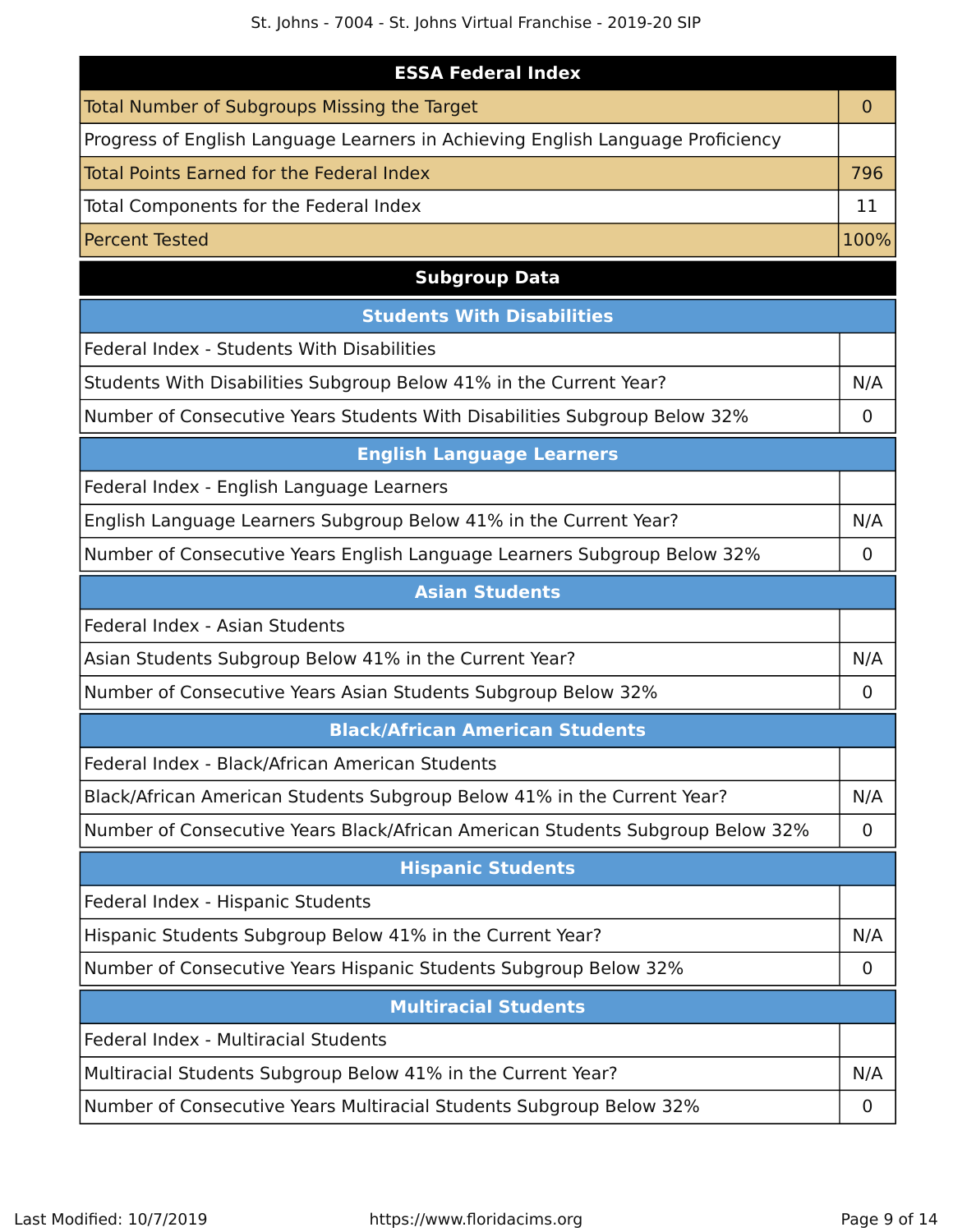| <b>Native American Students</b>                                                       |     |
|---------------------------------------------------------------------------------------|-----|
| Federal Index - Native American Students                                              |     |
| Native American Students Subgroup Below 41% in the Current Year?                      | N/A |
| Number of Consecutive Years Native American Students Subgroup Below 32%               | 0   |
| <b>Pacific Islander Students</b>                                                      |     |
| Federal Index - Pacific Islander Students                                             |     |
| Pacific Islander Students Subgroup Below 41% in the Current Year?                     | N/A |
| Number of Consecutive Years Pacific Islander Students Subgroup Below 32%              | 0   |
| <b>White Students</b>                                                                 |     |
| Federal Index - White Students                                                        | 74  |
| White Students Subgroup Below 41% in the Current Year?                                | NO  |
| Number of Consecutive Years White Students Subgroup Below 32%                         | 0   |
| <b>Economically Disadvantaged Students</b>                                            |     |
| Federal Index - Economically Disadvantaged Students                                   |     |
| Economically Disadvantaged Students Subgroup Below 41% in the Current Year?           | N/A |
| Number of Consecutive Years Economically Disadvantaged Students Subgroup Below<br>32% | 0   |

### **Analysis**

### **Data Reflection**

Answer the following reflection prompts after examining any/all relevant school data sources (see guide for examples for relevant data sources).

### **Which data component showed the lowest performance? Explain the contributing factor(s) to last year's low performance and discuss any trends**

The Math Learning Gains performed the lowest at 61% of students making learning gains in math. Yes, it is a trend that occurred in 2017 and 2018 both for SJVS and the state.

#### **Which data component showed the greatest decline from the prior year? Explain the factor(s) that contributed to this decline**

The Math Lowest 25th Percentile showed the greatest decline from the prior year. SJVS went from 82% to a 69%.

### **Which data component had the greatest gap when compared to the state average? Explain the factor(s) that contributed to this gap and any trends**

The data component with the biggest gap was Math and ELA achievement. The state average for ELA achievement was 56% and 51% for math. SJVS had a average of 92% for ELA achievement and 87% for Math. The area in which we were the closest to the state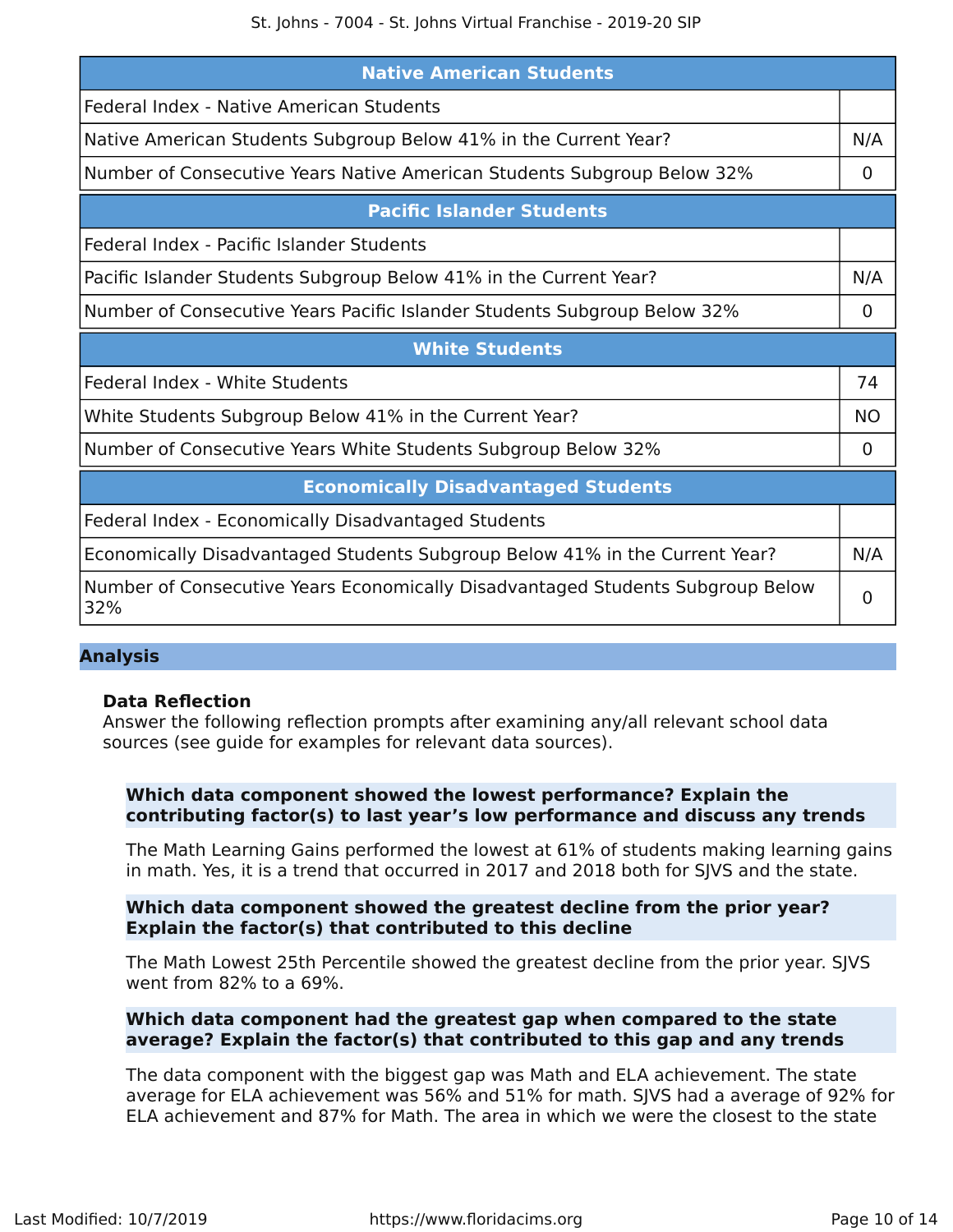average was Science. SJVS scored 81% in Science achievement, 13% higher than the state.

### **Which data component showed the most improvement? What new actions did your school take in this area?**

Math Learning Gains showed the most improvement from 57% to 61%. Although SJVS is primarily a virtual program, math teachers provided more face to face learning opportunities for math students.

### **Reflecting on the EWS data from Part I (D), identify one or two potential areas of concern? (see Guidance tab for additional information)**

Not applicable.

**Rank your highest priorities (maximum of 5) for schoolwide improvement in the upcoming school year**

1. Math Learning Gains

- 2. ELA Learning Gains
- 3. Providing socialization and Character Counts opportunities for SJVS students

4.

5.

### **Part III: Planning for Improvement**

<span id="page-10-0"></span>**Areas of Focus:**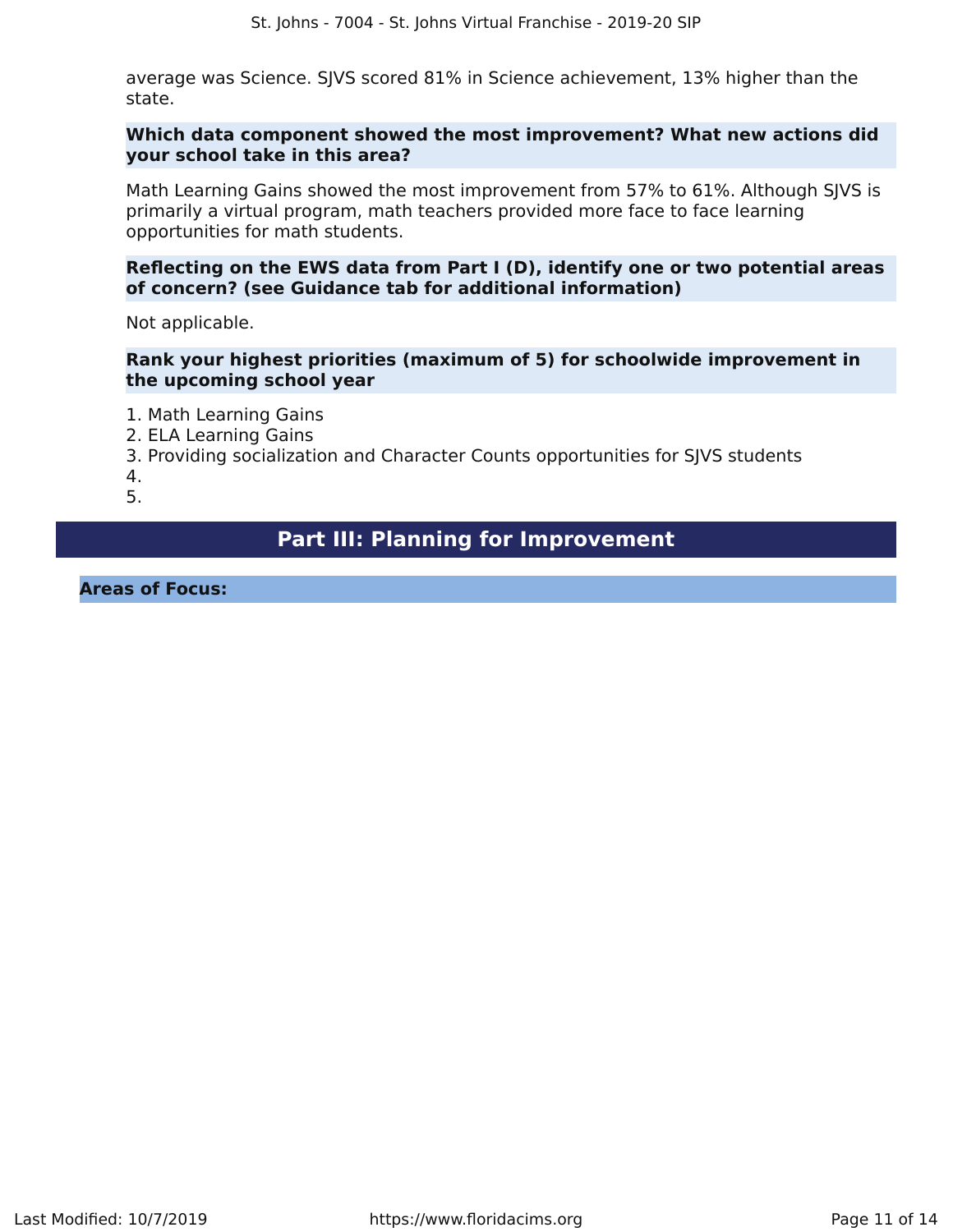| #1                                                                           |                                                                                                                                                                                                                                                                                                                                                                                                                                                                                                                                                                |
|------------------------------------------------------------------------------|----------------------------------------------------------------------------------------------------------------------------------------------------------------------------------------------------------------------------------------------------------------------------------------------------------------------------------------------------------------------------------------------------------------------------------------------------------------------------------------------------------------------------------------------------------------|
| <b>Title</b><br><b>Rationale</b>                                             | 85% of the Lowest Quartile students will make ELA learning gains<br>Based on the data, 76% of SJVS's lowest quartile students made ELA<br>learning gains in 2019. Compared to other data components, this number is<br>lower and follows a patter or lower ELA learning gains in previous years.<br>Working to increase ELA learning gains will have a positive impact on<br>student success.                                                                                                                                                                  |
| <b>State the</b><br>measureable<br>outcome the<br>school plans<br>to achieve | The outcome is to increase ELA learning gains of 85% or more of the<br>students in the lowest quartile for the 2019-2020 school year.                                                                                                                                                                                                                                                                                                                                                                                                                          |
| <b>Person</b><br>responsible<br>for<br>monitoring<br>outcome                 | Michael Eisen (michael.eisen@stjohns.k12.fl.us)                                                                                                                                                                                                                                                                                                                                                                                                                                                                                                                |
| <b>Evidence-</b><br>based<br><b>Strategy</b>                                 | SJVS teachers will use Professional Learning Communities.                                                                                                                                                                                                                                                                                                                                                                                                                                                                                                      |
| <b>Rationale for</b><br><b>Evidence-</b><br>based<br><b>Strategy</b>         | SJVS teachers will participate in Professional Learning Communities (PLCs)<br>both in content area groups and in grade level groups to increase levels of<br>expertise in teaching in an online environment.                                                                                                                                                                                                                                                                                                                                                   |
| <b>Action Step</b>                                                           |                                                                                                                                                                                                                                                                                                                                                                                                                                                                                                                                                                |
| <b>Description</b>                                                           | 1. Teachers will meet at least twice a month in PLC groups.<br>2. Teachers will collaborate to target the needs of students in the lowest<br>25% of ELA scores as determined by FSA.<br>3. Teachers will utilize direct instruction time in the online classroom<br>(Blackboard) to work with struggling students.<br>4. Students who are struggling will also receive face-to-face instruction<br>during bi-monthly Academic days.<br>5. Supplemental ELA instruction (IXL) has been purchased to student<br>practice of targeted reading and writing skills. |
| <b>Person</b><br><b>Responsible</b>                                          | Michael Eisen (michael.eisen@stjohns.k12.fl.us)                                                                                                                                                                                                                                                                                                                                                                                                                                                                                                                |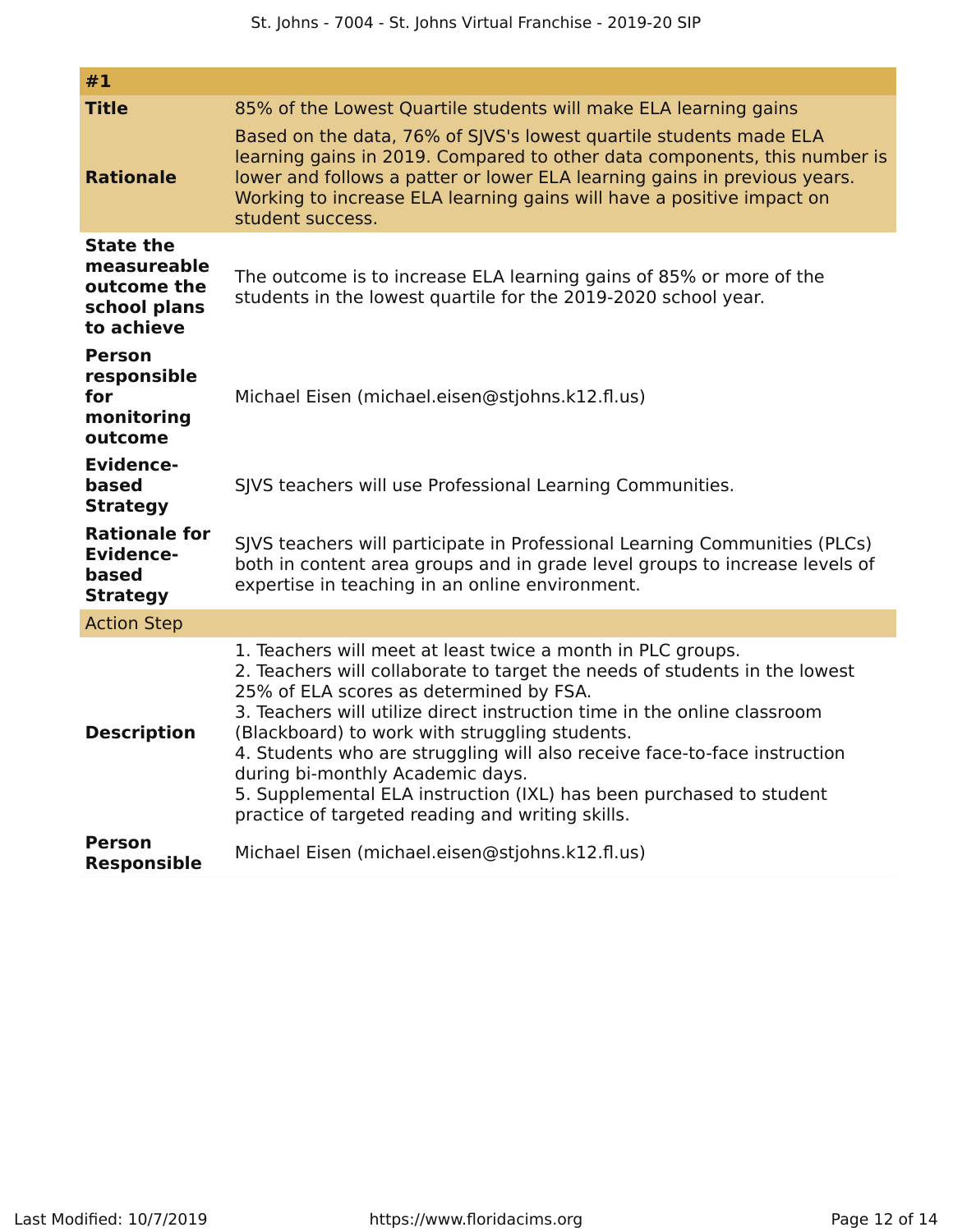| #2                                                                           |                                                                                                                                                                                                                                                                                                                                                                                                                                                                                                                                                                  |
|------------------------------------------------------------------------------|------------------------------------------------------------------------------------------------------------------------------------------------------------------------------------------------------------------------------------------------------------------------------------------------------------------------------------------------------------------------------------------------------------------------------------------------------------------------------------------------------------------------------------------------------------------|
| <b>Title</b><br><b>Rationale</b>                                             | 85% of the Lowest Quartile students will make math learning gains<br>Based on the data, 69% of SJVS's lowest quartile students made math<br>learning gains in 2019. Compared to other data components, this number is<br>lower and follows a patter or lower math learning gains in previous years.<br>Working to increase math learning gains will have a positive impact on<br>student success.                                                                                                                                                                |
| <b>State the</b><br>measureable<br>outcome the<br>school plans<br>to achieve | The outcome is to increase math learning gains of 85% or more of the<br>students in the lowest quartile for the 2019-2020 school year.                                                                                                                                                                                                                                                                                                                                                                                                                           |
| <b>Person</b><br>responsible<br>for<br>monitoring<br>outcome                 | Michael Eisen (michael.eisen@stjohns.k12.fl.us)                                                                                                                                                                                                                                                                                                                                                                                                                                                                                                                  |
| <b>Evidence-</b><br>based<br><b>Strategy</b>                                 | SJVS teachers will use Professional Learning Communities.                                                                                                                                                                                                                                                                                                                                                                                                                                                                                                        |
| <b>Rationale for</b><br><b>Evidence-</b><br>based<br><b>Strategy</b>         | SJVS teachers will participate in Professional Learning Communities (PLCs)<br>both in content area groups and in grade level groups to increase levels of<br>expertise in teaching in an online environment.                                                                                                                                                                                                                                                                                                                                                     |
| <b>Action Step</b>                                                           |                                                                                                                                                                                                                                                                                                                                                                                                                                                                                                                                                                  |
| <b>Description</b>                                                           | 1. Teachers will meet at least twice a month in PLC groups.<br>2. Teachers will collaborate to target the needs of students in the lowest<br>25% of math scores as determined by FSA.<br>3. Teachers will utilize direct instruction time in the online classroom<br>(Blackboard) to work with struggling students.<br>4. Students who are struggling will also receive face-to-face instruction<br>during bi-monthly Academic days.<br>5. Supplemental math instruction (IXL) has been purchased to student<br>practice of targeted reading and writing skills. |
| <b>Person</b><br><b>Responsible</b>                                          | Michael Eisen (michael.eisen@stjohns.k12.fl.us)                                                                                                                                                                                                                                                                                                                                                                                                                                                                                                                  |